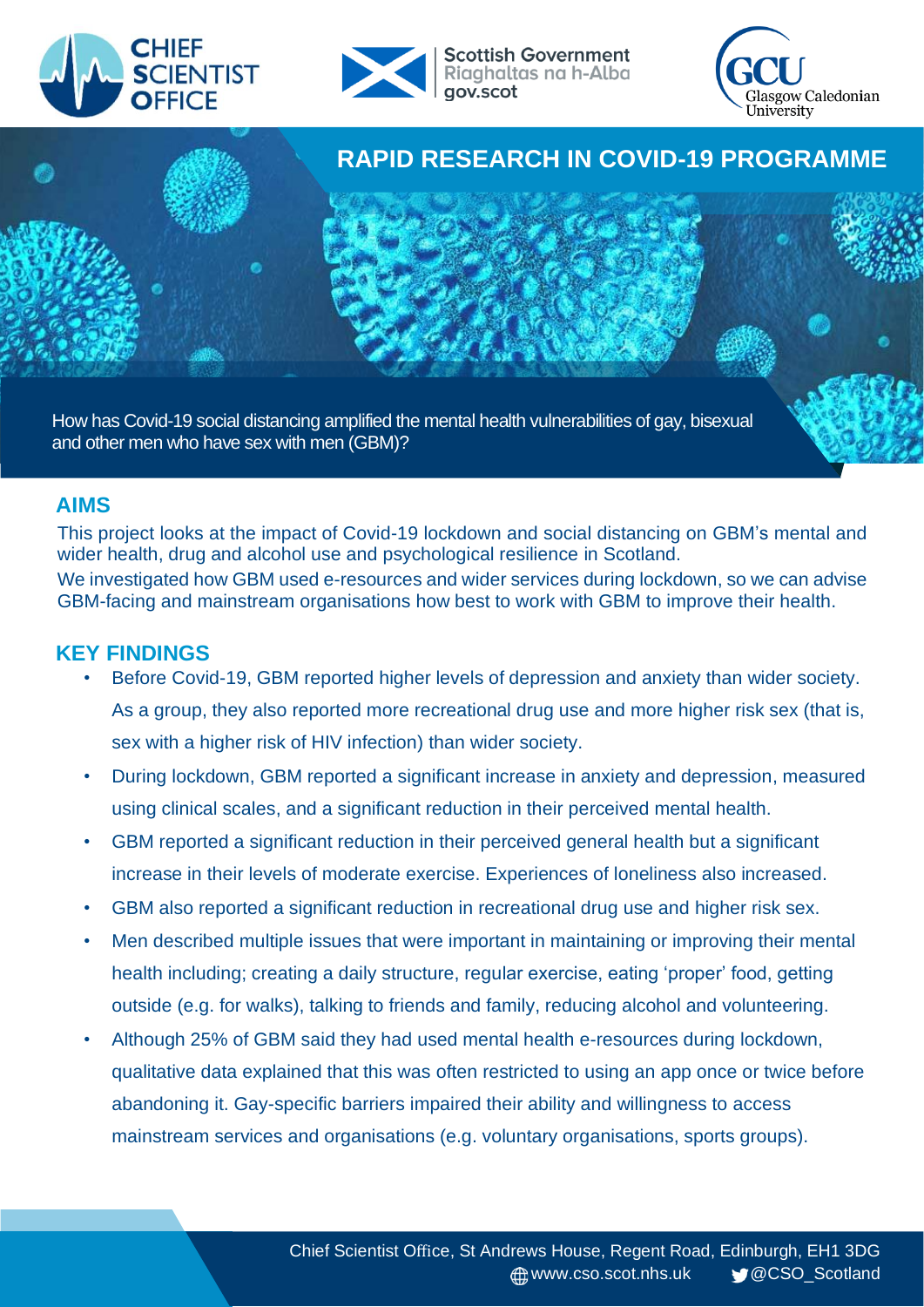



**Scottish Government** Riaghaltas na h-Alba qov.scot



**RAPID RESEARCH IN COVID-19 PROGRAMME**

# **WHAT DID THE STUDY INVOLVE?**

In December 2019 – March 2020 we conducted a survey of over 1000 GBM in Scotland focusing on their mental, sexual and wider health. These provided our baseline, pre-Covid-19 data.

In June-July 2020 we repeated this survey and included questions on Covid-19, lockdown and social distancing. We recruited GBM from gay dating websites / phone 'apps' and mainstream social media (Facebook, Twitter and Instagram). Our study collaborators sent invitations to their service users and we asked participants to send invites to their friends and family via email and text. Overall, 506 men in Scotland completed our survey and agreed to receive repeat surveys in the future.

We also asked survey participants if they would take part in a qualitative research interview to tell us about their experiences of lockdown and social distancing. Then we invited certain men to take part in an interview as follows; those who said their mental health was poor and either had or had not used mental health e-resources during lockdown, and men with good mental health who had used mental health e-resources during lockdown. We have conducted 20 qualitative interviews. Lay GBM contributed to survey design, recruitment and dissemination of resources on this project.

# **WHAT WERE THE RESULTS AND WHAT DO THEY MEAN?**

Compared to pre-Covid-19, during lockdown GBM reported significant increases in;

- Mild and moderate anxiety, measured using the Generalised Anxiety Disorder-7 Scale.
- Mild, moderate and severe depression, measured using the Patient Health Questionnaire-9.
- Almost half of GBM (44%) said lockdown had had a negative impact on their mental health.
- No changes in psychological resilience, gay stigma or binge drinking were observed.
- However, qualitative evidence suggested some men *reduced* their drinking due to lack of socialisation opportunities, while others increased alcohol consumption as a coping mechanism.
- Recreational drug use reduced during lockdown, although qualitative evidence suggested this was due to fewer socialisation opportunities and would likely rebound post-Covid-19 restrictions.
- Higher risk sex (that is, sex with an increased risk of HIV infection) with casual partners significantly reduced, due to compliance with regulations regarding inter-residence visits and social distancing. Qualitative evidence suggested this, and STI incidence, would likely rebound post-Covid-19.
- Loneliness was a key problem for GBM, even for those who did not live alone, since everyday, planned, spontaneous and serendipitous interactions with friends, family, colleagues, acquaintances and strangers that 'normal life' provided were suddenly removed during lockdown.
- Most socialisation shifted from in-person to virtual interactions and had to be planned. While videoconferencing was praised, especially compared to voice calls, most agreed that in-person interactions were superior, due to interpersonal engagement absent from electronic socialisation.
- Most men felt that their experience was more shaped by the overwhelming social changes imposed during lockdown, rather than a uniquely gay lockdown experience.
- However, some described how being gay had a direct negative impact on their mental health and social capital during lockdown (e.g. hiding their sexuality when returning to live with their parents).
- Although 25% of men used mental health e-resources in lockdown, misunderstanding how the resource would help them (e.g. that it would be immediately helpful) led to rapid disengagement.
- Institutionalised and perceived homophobia, combined with a lack of understanding of gay related issues, were barriers to GBM accessing mainstream services and community organisations.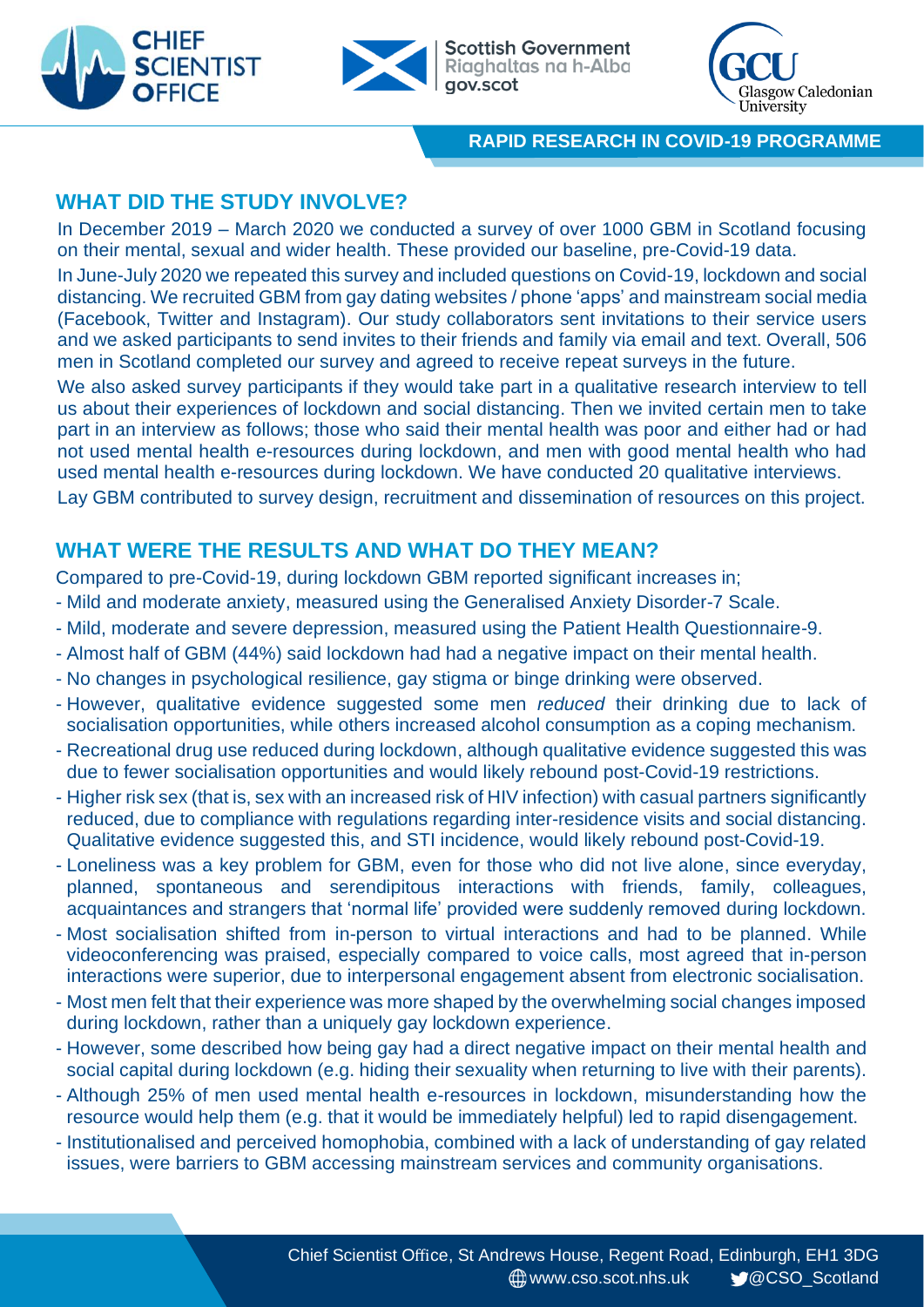



**Scottish Government** Riaghaltas na h-Alba qov.scot



**RAPID RESEARCH IN COVID-19 PROGRAMME**

## **WHAT IMPACT COULD THE FINDINGS HAVE?**

- Mainstream services and community organisations need support to reduce access barriers for GBM to provide appropriate services and referral mechanisms. They must understand that, while sexuality is important, it is not *necessarily* related to GBM's mental and wider health issues.
- A community-based approach, opening up services and organisations to GBM, alongside developing further LGBT+ specific resources, is needed to reduce health inequalities.
- Apps and videoconferencing are beneficial but must not replace in-person social opportunities.
- Since lockdown threatens Scotland's *commercial* gay venues, innovative work creating gay spaces with a *social* purpose (e.g. volunteering, activism, social entrepreneurship) is needed to foster community development and social support networks crucial for GBM's mental health recovery.
- Moreover, these issues highlighted for GBM are likely to impact the whole LGBT+ community.

## **HOW WILL THE OUTCOMES BE DISSEMINATED?**

First, we are developing a series of resources for GBM-facing and mainstream organisations to explain GBM's key health issues and advise services how to be more accessible to GBM as follows; A. Individual A4 Infographic Briefings - which focus on GBM's i) physical health and exercise, ii)

- mental health, iii) sexual health, iv) use of e-resources for health and v) social relationships.
- B. Video Briefing a 5-minute video, drawing together the infographics' key messages.
- C. Masterclass addressing these topics, delivered by our partner organisations across Scotland.
- D. Case Studies Series drawing on our research, each describes a hypothetical case to highlight GBM's key issues and explain which GBM-facing and mainstream services would benefit them.

Secondly, we will hold feedback and capacity development events, i) for the GBM community and ii) bringing together GBM-facing and mainstream NHS and 3rd Sector services to enhance the implementation of findings into services and stimulate interdisciplinary collaboration and research.

Third, three academic papers are planned to; i) examine how changes in GBM's mental and wider health, drug and alcohol use during lockdown are mediated by psychological resilience; ii) understand how GBM used e-resources to address loneliness, mental and wider health during lockdown and iii) explore GBM's experiences of lockdown, their coping strategies alongside barriers and facilitators of accessing mainstream support services and organisations.

Future research is needed to improve the mental and wider health of GBM. Individual health interventions, targeting key inequalities (e.g. mental health, drug use) are warranted as is continued work to optimise GBM's access to mainstream services. However, more pressing are community level interventions, that build social capacity amongst GBM communities, by developing sources of socialisation, support and healthy activities, outwith gay bars/clubs and online dating culture. We will use resources A-D and our capacity development events as a platform to create a community level intervention (target: NIHR) to address Covid-19 health recovery for GBM in Scotland.

Since these issues are relevant for the wider LGBT+ community, future research must address the urgent need to understand health inequalities of LGB women, non-binary and trans folk in Scotland.